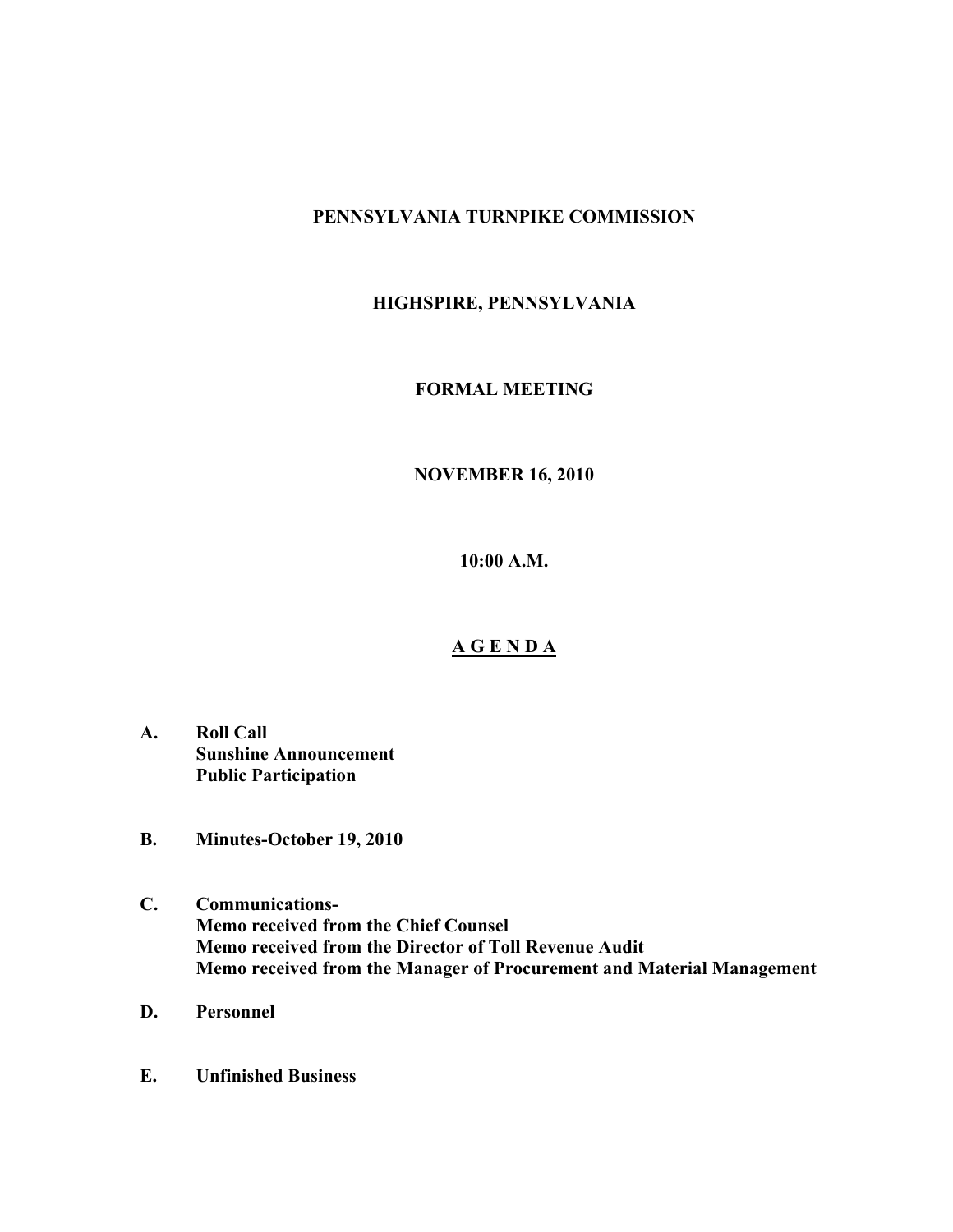- **1. Adopt the Resolution ratifying the reinvestments, liquidations and purchases of securities with available cash, as described in the memo from the Assistant Chief Financial Officer dated November 5, 2010.**
- **2. Approve the negotiation and execution of a Supplement Agreement, Amendments and the Agreements for the items listed in memos "a" through "i:**
	- **a. Supplemental Agreement with Norfolk Southern Railway Company for the Railway to provide the necessary protective services and temporary grade crossing construction and removal, necessary for the replacement of Bridge NB-525 at MP A74.27, for an additional cost of \$188,579.00; increasing the not-to-exceed amount to \$437,729.00;**
	- **b. Amendment to our agreement with CORL Communications, Inc for GAI-Tronics intercom units, to include the installation of an additional unit in the Trevose Maintenance Engineering Office, for an additional cost of \$3,180.00; for a not-to-exceed amount of \$181,634.00;**
	- **c. Reimbursement Agreement with The Hankin Group (TGH) to reimburse TGH the cost necessary to connect the township's sewer line to the Downingtown Interchange; at a not-to-exceed amount of \$68,000.00;**
	- **d. Amendment to our agreement with Karns Quality Foods LTD for the distribution of E-ZPass in their stores; to extend the agreement for an additional five (5) years with an option for two (2) additional five-year renewals;**
	- **e. Amendment to our agreement with AAA North Penn for the distribution of E-ZPass in their branch offices; to extend the agreement for an additional five (5) years with an option for two (2) additional five-year renewals;**
	- **f. Amendment to our agreement with AAA Central Penn for the distribution of E-ZPass in their branch offices; to extend the agreement for an additional five (5) years with an option for two (2) additional five-year renewals;**
	- **g. Amendment to our agreement with AAA Schuylkill County for the distribution of E-ZPass in their office; to extend the agreement for an additional five (5) years with an option for two (2) additional five-year renewals;**
	- **h. Amendment to our agreement with Jackson Lewis for Diversity Inclusion Assessment; to exercise our option to extend the terms of the agreement for an additional 6 months;**
	- **i. Agreement with Denbo-Vesta #6 Volunteer Fire Company for fire service coverage from exit 28 to exit 30 northbound on Toll 43.**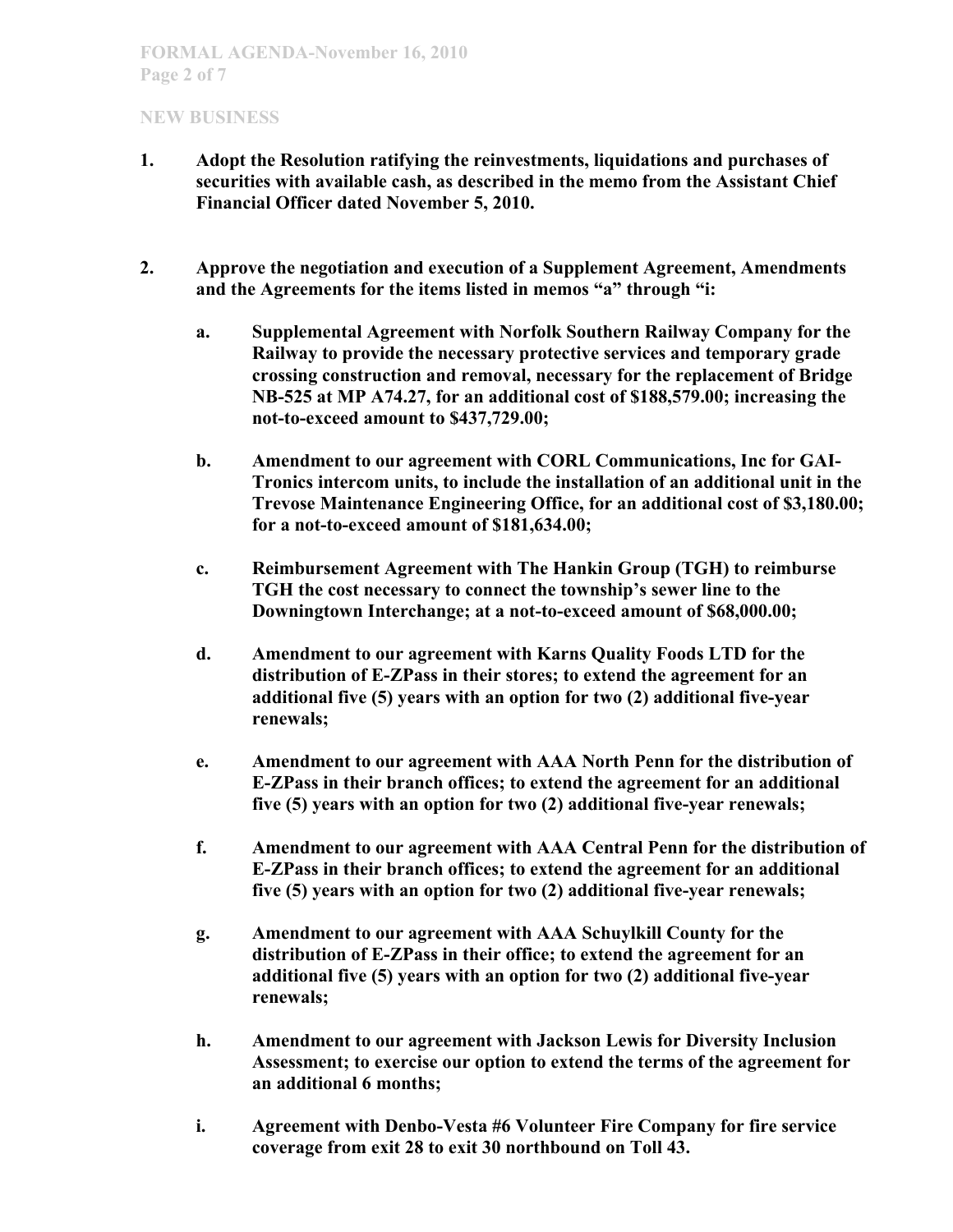- **3. Approve the Right-of-Way Requests for the items listed in memos "a" through "g":**
	- **a. Approve an easement on and access across our Newcomer Tower Site to the North Fayette County Municipal Authority for the purposes of installing a water storage tank; approve the appraisal amount of \$28,400.00 to be paid by the Authority; and approve the preparation and execution of a deed by authorized Commission officers;**
	- **b. Approve the plans entitled***, "Drawings Establishing and Reestablishing Limited Access Highway and Authorizing Acquisition of Right-of-Way for Replacement of Bridge B-533 at M. P. 155.14 and the relocation of Dogwood Lane (Private) in Bedford County, Contract No. T-149.50T002-3-02, Pennsylvania Turnpike from Sta. 1348+43.84 to Sta. 1356+26.34 Length = 782.50 ft./0.148 Mi., Dogwood Lane (Private) from Sta. 9+40.00 to Sta. 16+95.00 Length = 468.60 ft./0.089 Mi."*, **as prepared by the Engineering Department for the replacement of Bridge B-553 at MP 155.14;**
	- **c. Approve settlement of Right-of-Way #1A018-A, a partial take parcel, necessary for the total reconstruction project from MP 67.00 to MP 75.00, by authorizing the issuance of payment in the amout of \$11,500.00 representing the balalnce of damages, payable to Hollinsdhead, Mendelson, Bresnahan & Nixon, P.C., Escrow Agent;**
	- **d. Approve settlement of Right-of-Way #6058-AA, a total take parcel, necessary for construction of the Route 29 Slip Ramp, by authorizing the issuance of payment in the amount of \$70,223.82, representing damages, payable to Peter D. & Francis B. Melchiore and Saul Ewing, LLP;**
	- **e. Authorize the acquisition of Right-of-Way #17941, a total take parcel, necessary for construction of the Southern Beltway, by authorizing the issuance of payment in the amount of \$186,018.81 payable to Urban Settlement Company, Escrow Agent; representing fair market value, prorated taxes and recording fees; authorize the appropriate Commission officials to execute the agreement of sale, authorize the payment of additional statutory damages as calculated by the Legal Department and approved by the Chief Executive Officer, and payment of the fair market value to the property owner is contingent upon the delivery of a deed prepared by the Legal Department;**
	- **f. Authorize the acquisition of Right-of-Way #17902, a total take parcel, necessary for construction of the Southern Beltway, by authorizing the issuance of payment in the amount of \$389,340.39 payable to Urban Settlement Company, Escrow Agent; representing fair market value, prorated taxes, recording fees, Section 710 damages, housing supplement and closing costs; authorize the appropriate Commission officials to execute the agreement of sale, authorize the payment of additional statutory damages as calculated by the Legal Department and approved by the Chief Executive**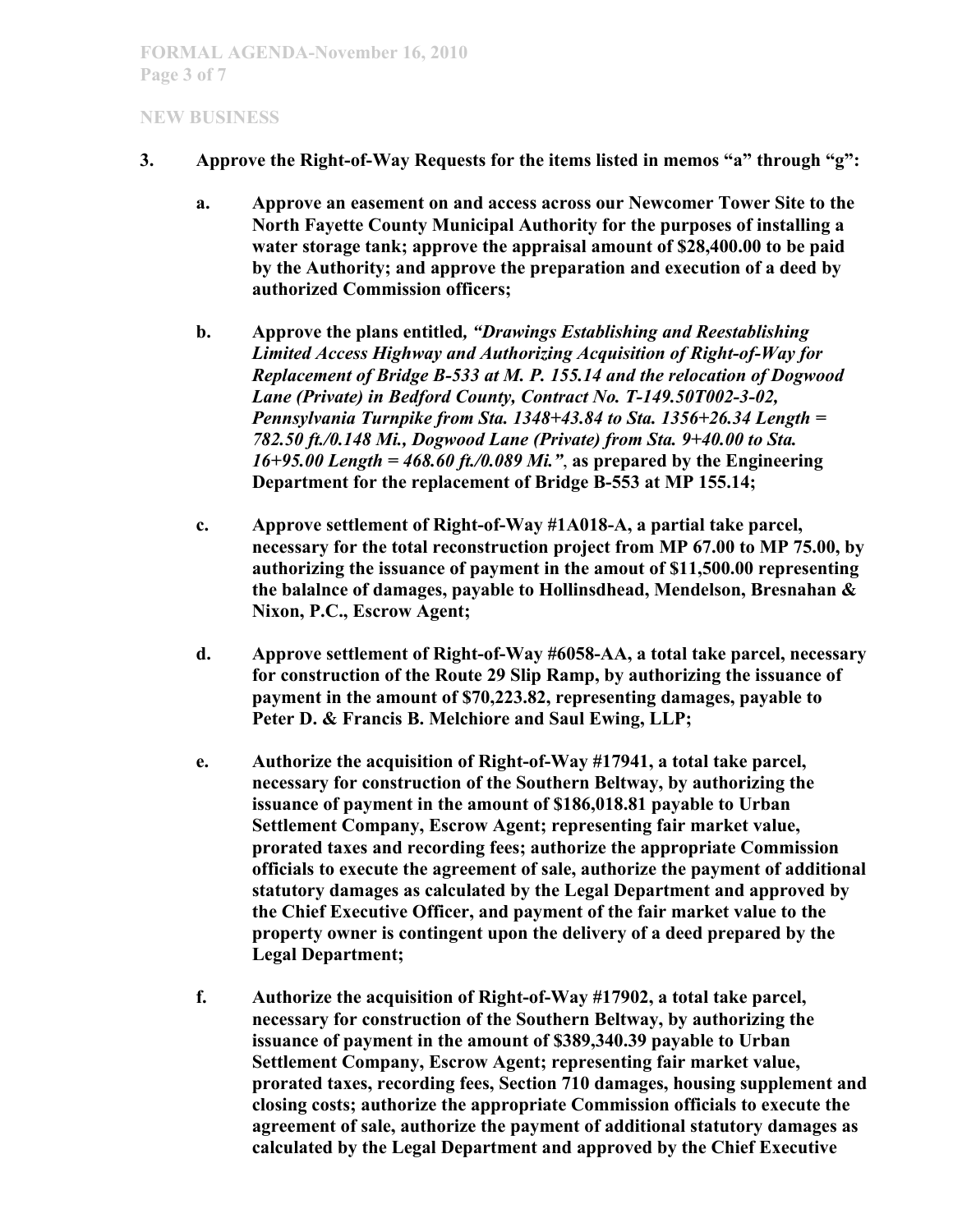**Officer, and payment of the fair market value to the property owner is contingent upon the delivery of a deed prepared by the Legal Department;**

- **g. Authorize the acquisition of Right-of-Way #2134-A, a partial take parcel, necessary for the bridge reconstruction project at MP 149.50, by authorizing the issuance of payment in the amount of \$13,500.00 payable to Kenneth L. and Paula W. Clingerman; representing fair market value, Section 710 damages and moving costs; authorize the appropriate Commission officials to execute the agreement of sale, authorize the payment of additional statutory damages as calculated by the Legal Department and approved by the Chief Executive Officer, and payment of the fair market value to the property owners is contingent upon the delivery of a deed prepared by the Legal Department.**
- **4. Approve the issuance of the payments for the items listed in memos "a" and "b":**
	- **a. Reimbursement payment to the E-ZPass Interagency Group (IAG) for expenses incurred in supporting the backup Virtual Private Network Connections, from January through September 2010 in the amount of \$6,850.34;**
	- **b. Payment for the Employee Liability Self-Insurance Program (ELSIP) invoice from the PA Department of General Services, which represents the annual premium due for the period July 1, 2010 to June 30, 2011, in the amount of \$38,100.00.**
- **5. Approve the Award of the Bids, a Change Order, Renewals and the Issuance of the Purchase Orders for the items listed in memos "a" through "f":**
	- **a. VidSys Video Management Software, utilizing the Commonwealth's contract with Berkshire Systems Group, Inc.; at a total award of \$148,288.00;**
	- **b. Data Network Support and Services, to Voicenet for two (2) years; at a total award of \$1,136,750.00;**
	- **c. Single-axle Mack dump truck, utilizing the Commonwealth's contract with Mack Trucks, Inc.; at a total award of \$156,643.98;**
	- **d. Change Order for preventative maintenance of MGE UPS Units, to include future battery replacements for an additional \$100,000.00, increasing the purchase order to \$252,947.68;**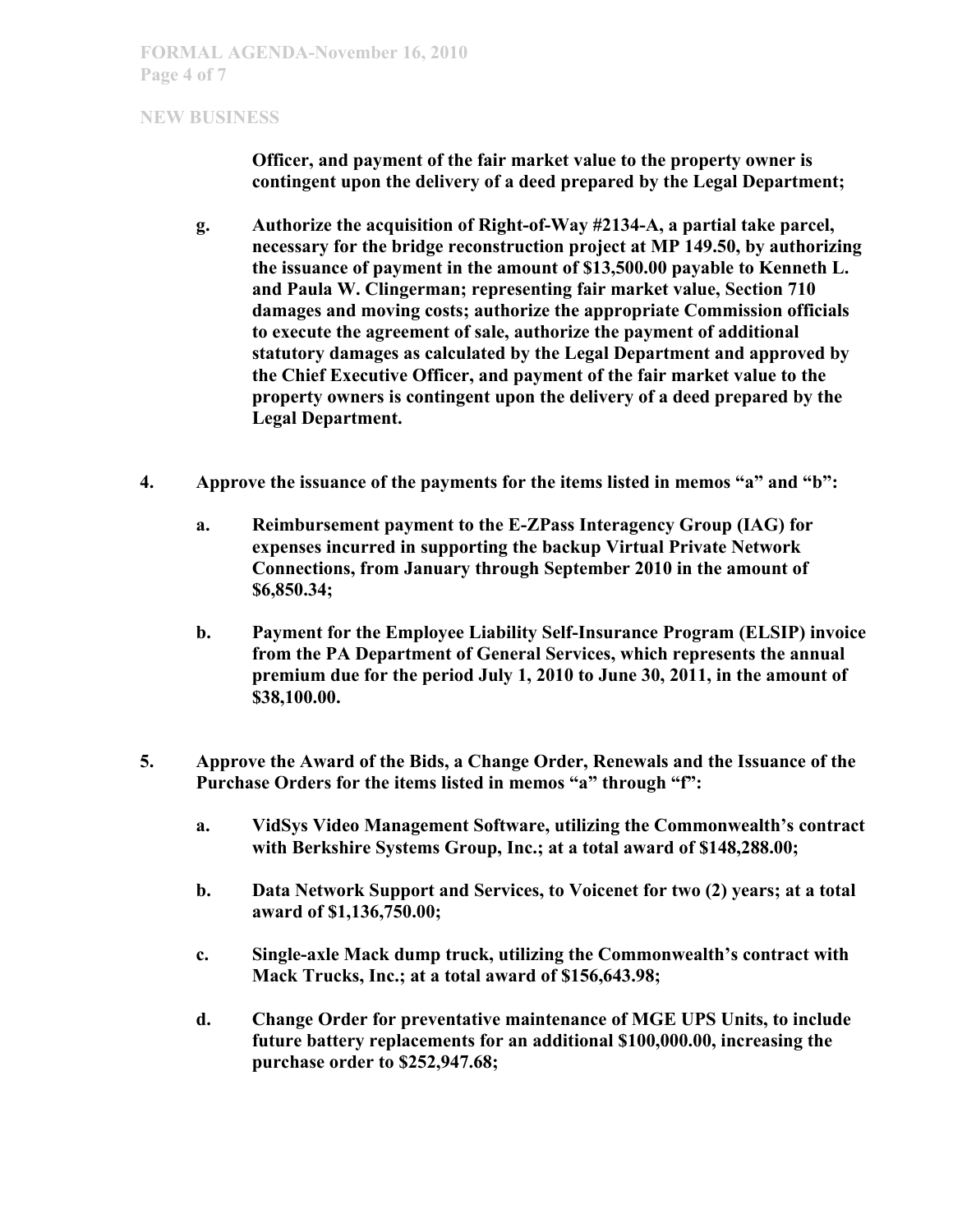- **e. Glass Beads, exercising our option to renew the award for an additional year (December 1, 2010 through November 30, 2011): Potters Industries \$ 55,000.00 Greenstar Allentown LLC \$160,000.00 TOTAL RENEWAL \$215,000.00**
- **f. Traffic line paint, exercising our option to review the award for an additional year (December 1, 2010 through November 30, 2011) to Ennis Paint; for a renewal of \$700,000.00.**
- **6. Approve the Award of Contracts for the items listed in memos "a" through "e":**
	- **a. Contract #T-151.09S002-3-02 for the replacement of Bridge B-443 at MP 151.09; to the lowest responsive and responsible bidder, New Enterprise Stone and Lime Co., Inc.; at a not-to-exceed amount of \$3,495,215.85, with a contingency amount of \$150,000.00;**
	- **b. Contract #EN-00111-03-02 for bridge repairs between MP 0.00 and MP 109.91, Toll I-376, Turnpike 576, Turnpike 43 and Turnpike 66; to the lowest responsive and responsible bidder, Donegal Construction Corporation; at a not-to-exceed amount of \$600,000.00;**
	- **c. Contract #EN-00111-03-04 for bridge repairs between MP 236.22 and MP 358.11; to the lowest responsive and responsible bidder, J.P.S. Construction Co., Inc.; at a not-to-exceed amount of \$1,000,000.00;**
	- **d. Contract #EN-00111-03-03 for bridge repairs between MP 109.91 and MP 236.22; to the lowest responsive and responsible bidder, J.P.S. Construction Co., Inc.; at a not-to-exceed amount of \$400,000.00;**
	- **e. Contract #EN-00111-03-05 for bridge repairs between MP A20.00 and MP A130.64; to the lowest responsive and responsible bidder, J.P.S. Construction Co., Inc.; at a not-to-exceed amount of \$1,000,000.00.**
- **7. Approve Final Payment in the amount of \$217,800.00 for Contract #00-002-RCD1 with Joseph B. Fay Company/Norwin Construction, a joint venture; for design/build for roadway and bridge reconstruction from MP 1.85 to MP 9.29, for a final contract value of \$105,028,616.91.**

# **ITEMS ADDED TO THE FORMAL AGENDA**

### **FINAL SELECTION**

**F-8 Approve the shortlist below and request proposals and presentations from the following firms to provide general consulting engineer services:**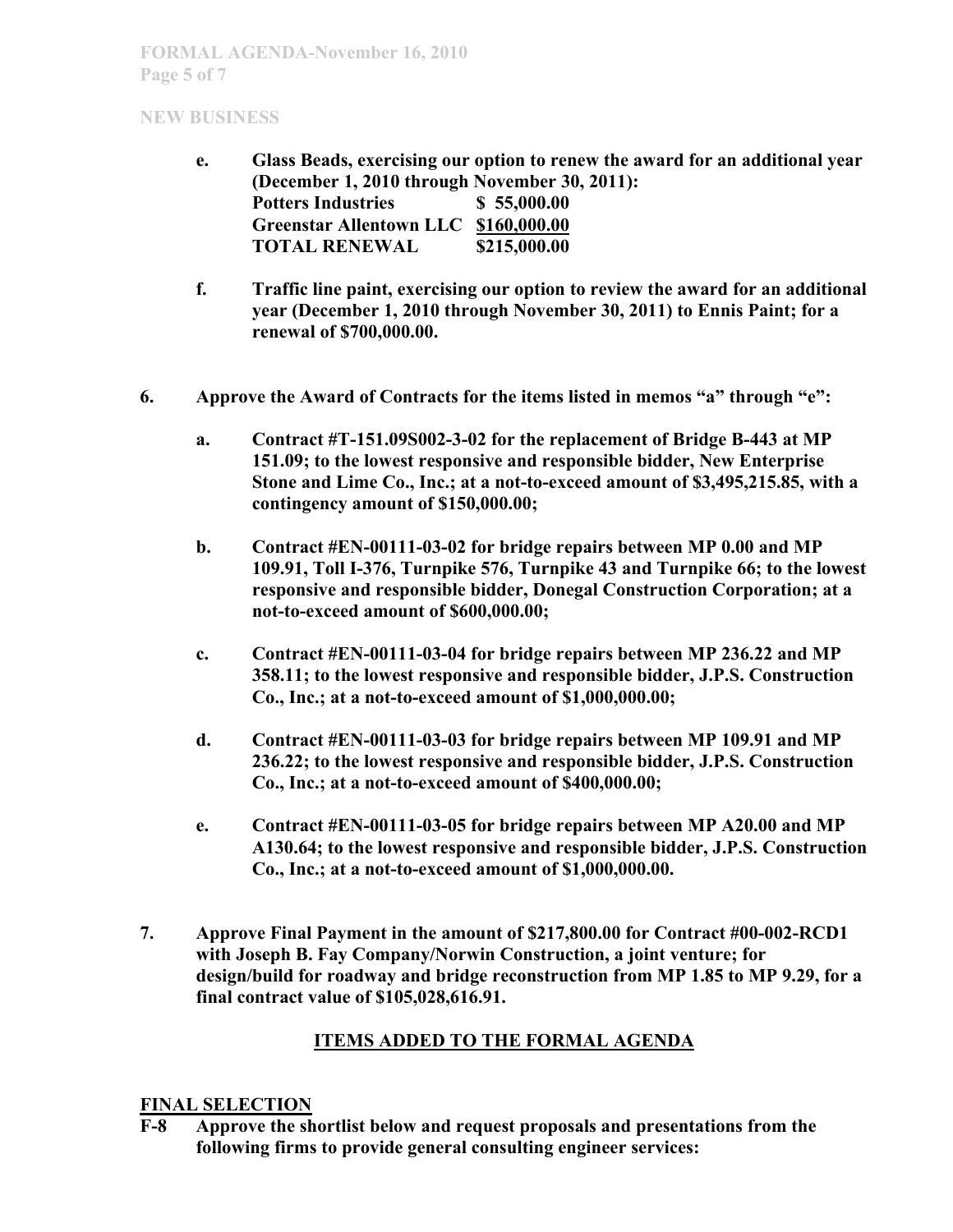**FORMAL AGENDA-November 16, 2010 Page 6 of 7**

## **NEW BUSINESS**

**Reference #3-214 AECOM USA, Inc. HDR Engineering, Inc. HNTB Corporation Michael Baker, Jr., Inc. URS Corporation**

### **SUPPLEMENT**

**F-9 Approve the preparation and execution of Supplemental Agreement #2 with Brinjac Engineering for wastewater engineering services, for an increase of \$200,000.00; increasing the not-to-exceed amount to \$1,300,000.00.**

### **CHANGE ORDERS**

- **F-10 Approve the Change Orders for the items listed in memos "a" and "b":**
	- **a. Change Order #31 for Contract #01-017-RCFX with Allan A. Myers for the roadway and bridge reconstruction project from MP 326.00 to MP 331.30, for an increase of \$167,953.30; increasing the not-to-exceed amount to \$172,735,794.03;**
	- **b. Change Order #1 for Contract #T-048.00R001-3-02 with Lindy Paving, Inc. for bituminous resurfacing between MP 44.70 and MP 50.66, for a 210-day time extension.**

### **CHANGE ORDERS AND FINAL PAYMENTS**

- **F-11 Approve the Change Orders and Final Payments for the items listed in memos "a" through "d":**
	- **a. Change Order #1 and Final Payment for Contract #A-115.33S001-3-02 with Susquehanna Valley Construction Corp. for the replacement of Bridge NB-659; for a decrease of \$79,607.68, making the final contract value \$2,585,546.22 and the final amount due of \$185,552.71;**
	- **b. Change Order #9 and Final Payment for Contract #04-022-RCRH with New Enterprise Stone and Lime Col, Inc. for roadway and bridge reconstruction from MP 210.92 to MP 215.29; for a decrease of \$44,374.87; making the final contract value \$62,481,928.20 and the final amount due of \$659,576.98;**
	- **c. Change Order #1 and Final Payment for Contract #EN-00028-03-02 with Glasgow, Inc. for access ramp construction at MP 346.07; for an increase of \$36,959.62, making the final contract value \$524,875.04 and the final amount due of \$67,919.25;**